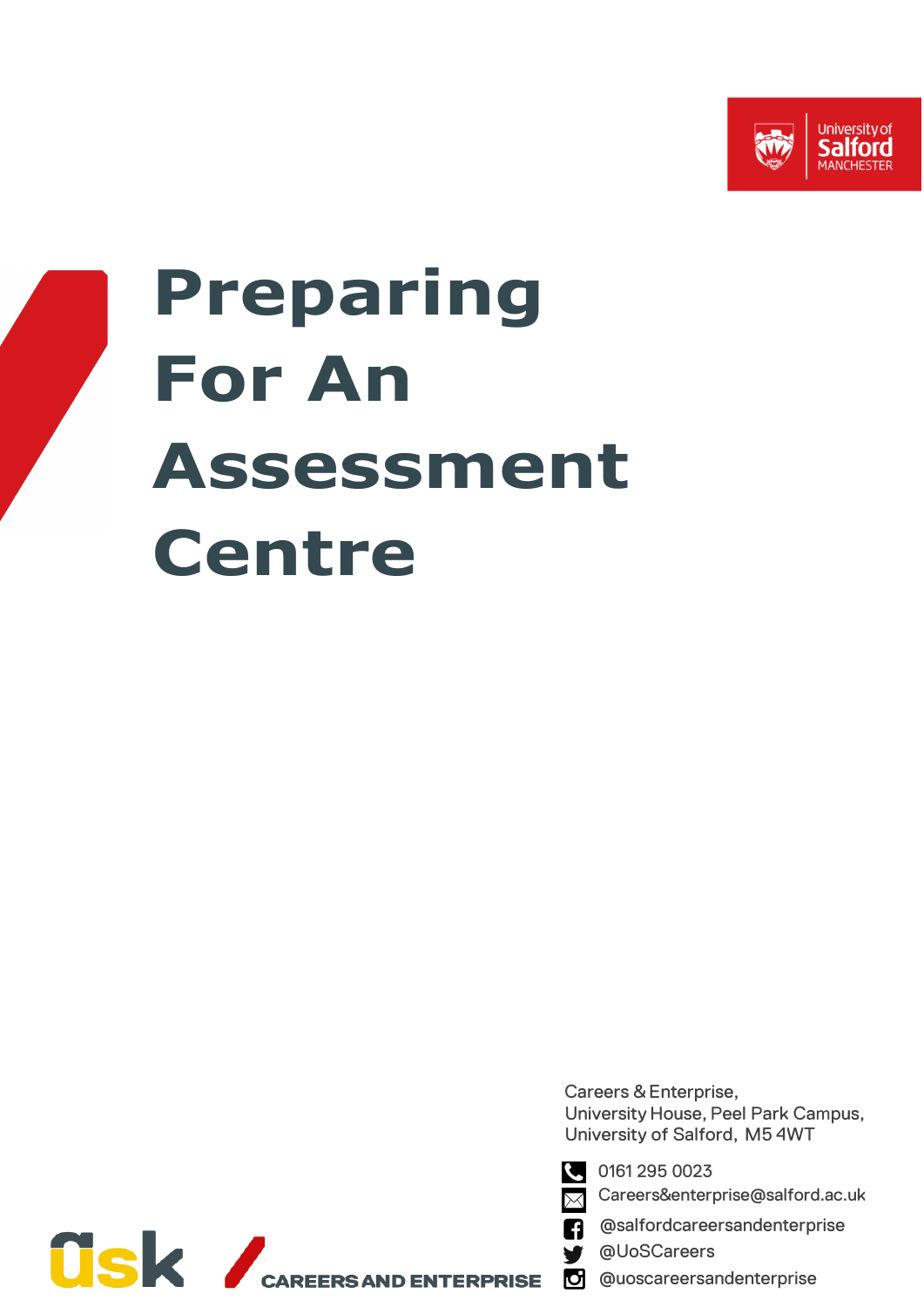## **Assessment Centres**

If you have reached this stage in the application process then congratulations! The assessment centre is often the last stage in a company's recruitment process. Employers are not in the habit of inviting a candidate to assessment centres unless they think they are capable of doing the job. You have got this far, so take confidence from that. Be confident in your abilities but also be prepared to sell yourself.

### **What can you expect at an Assessment Centre?**

Assessment centres are usually between half a day and two full days (which would usually include an overnight stay). They can include any of the following types of activity, in any order:

- Interview
- Group Exercise/discussion
- Role Play
- Psychometric/Aptitude/Personality Test
- Written Exercise/Report
- Presentation (by candidate and/or employer)
- Social Event
- In-tray Exercise/Case Study

It's crucial you study the letter/email inviting you to an assessment centre to see if there are any aspects of the process you may be able to prepare for in advance e.g. a presentation/psychometric test.

There could be any number of participants at an assessment centre (usually between 6 and 25). Those attending often make the mistake of feeling they are in direct competition with each other whereas employers are simply looking for candidates to reach a set standard.

#### **Interview**

The same rules apply to interviews as part of an assessment centre as they do for any other interview. If you prepare well enough, you should have the confidence to perform at your best on the day.

Try to think of questions you might be asked and draft possible answers to them. You can use the STAR method to help you prepare for interviews, details of which can be found in our Preparing for Interview[s](https://www.salford.ac.uk/askus/work-and-careers/career-advice/resources/accordion/career-guides) booklet. Do your research on what is happening in the sector/industry and do your homework on the company beyond the company website by using resources such as,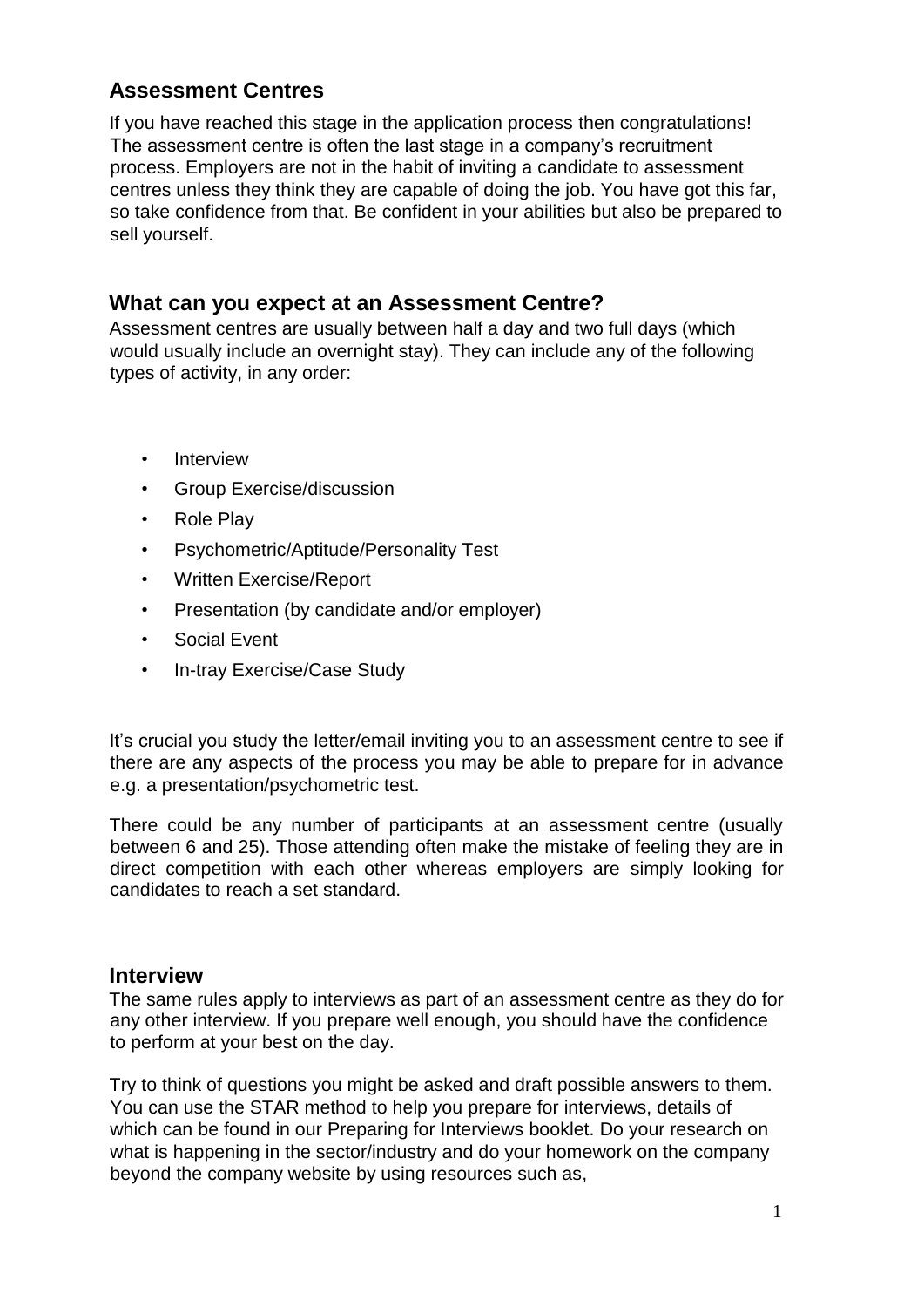LinkedIn/Twitter/Facebook/Instagram and company blogs. Pay attention to any presentation that company representatives make as their information will come in useful during the process.

### **Group Exercise**

Group exercises can take different forms. The task you may be asked to complete could be a leaderless task, a leadership exercise, a group discussion or a scenario related to the job. You may be assigned different roles within a group. In this part of the process the assessors are looking for participation, contribution and your ability to demonstrate reasoned arguments, effective communication, listening skills, negotiation and co-operation. You may be marked against competencies such as 'working with others', 'problem solving' and 'communication'

- Get a good grasp of the information but don't waste time on small details
- Decide on your priorities
- Be assertive but also prepared to compromise
- Work with the group
- Make positive contributions and encourage contributions from others
- Keep your cool and keep a sense of humour
- Keep an eye on the time.

In terms of group exercises participants should focus on quality rather than quantity and you should be conscious of talking too much during a group discussion without attempting to involve and ask the opinions of other participants.

Another common mistake in group activities is that participants often have no idea of time. It pays to keep a check and to ensure that the group stays focused on completing it within the time allotted.

Those who are task focused, bring others into the discussion and clarify other people's ideas generally do well in group discussions/tasks.

### **Role Play**

This can be a popular method of assessment for sales and customer service roles but could be used for any type of job where you might be expected to take on a role similar to the job on offer. The main advice for role-playing exercises is: even though you are in a role, try to behave in a natural manner and take part as fully as possible even if what you are doing may seem pointless and/or extremely testing.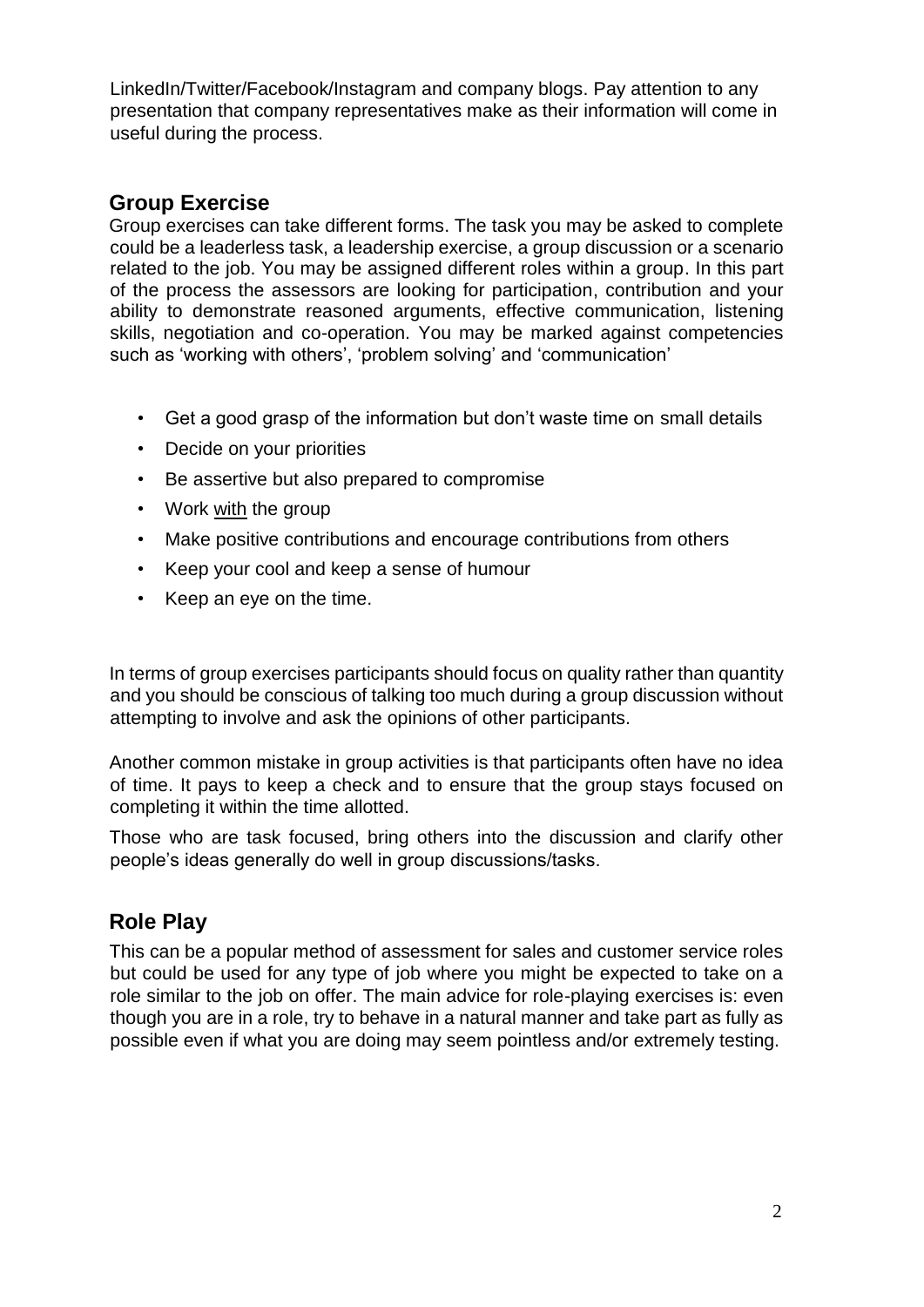# **Psychometric/Aptitude/Personality Test**

Even though you may have completed and passed some tests at an earlier stage of the recruitment process, you may well be asked to complete more. These may be aptitude, or a personality assessment.

Aptitude tests will test your ability in numerical, verbal, logical reasoning and other abilities. These tests are timed and are often designed so that finishing all the questions is difficult. Remember the tests are just one part of the assessment process and they give the assessors an added dimension to the information already supplied via the application form and other contact with the applicants. As with all aptitude tests the following points should be kept in mind:

- Pay careful attention to the instructions
- If you don't understand anything ask
- Work quickly and accurately
- Avoid getting stuck on one question
- Calculators may not be allowed, so get used to working without one.

Personality questionnaires, or more accurately, inventories, seek to define the type of person you are underneath, e.g. how you relate to people or how you might react in a certain situation. Unlike aptitude tests there are no right or wrong answers. The best policy is to answer the questions as honestly as possible and don't try to second-guess what you think an organisation is looking for. Additionally, don't over think the answers. Although such questionnaires are not timed, you would be expected to finish in a reasonable time, although these days you are often asked to complete these in advance of the assessment centre.

It is recommended that you practice psychometric tests as much as possible if you know they will form part of your assessment centre. You can access practice tests via:<https://portal.graduatesfirst.com/cp/salford/login.aspx> (university username and password required)

### **Written Exercise/Report**

If written communication is important for the job, you may be asked to produce a piece of written work, such as:

- A summary of one or many documents
- A short report
- A business letter, e.g. a letter responding to a complaint
- An explanation of complex issues in lay person's terms
- Justification of a decision you made in a previous exercise.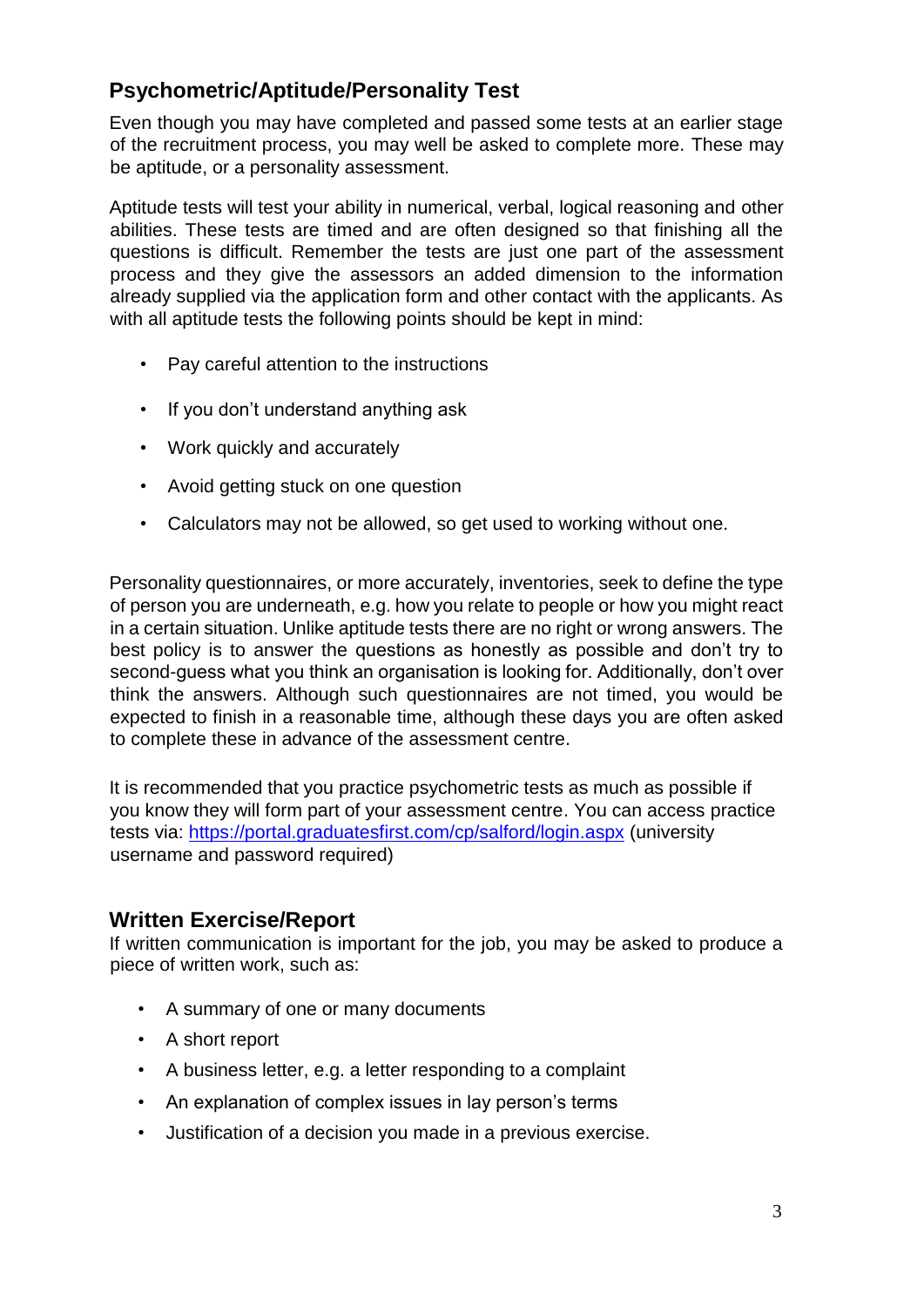#### **Here are some ideas to help:**

- Structure the time you are given
- Try to keep your writing legible if you cannot submit your work electronically
- Provide an opening paragraph and summary at the end if appropriate
- Keep your work concise and don't waffle
- Be prepared to present your report verbally without just reading it.

## **Presentation**

This is an aspect of the assessment centre you may (understandably) feel nervous about. Giving presentations can be a nerve-wracking experience. The length of time you are given to prepare for the presentation can vary from several days before the assessment centre to a short preparation period on the day. The duration of the actual presentation may also vary, usually ranging from 2 to 10 minutes. You may wish to include something that makes your presentation stand out: an object, story or even a piece of music if you have advance warning.

You may want to contact Careers & Enterprise to book an appointment with one of the Careers Consultants to discuss presentations in more detail and perhaps deliver a 'mock' presentation.

Here are some tips to help you prepare and reduce your anxiety:

- Give your presentation a structure: a beginning, middle and end
- Think about how much time you have and edit accordingly
- Practice in front of friends or a Careers Consultant
- If you use visual aids make sure they look good
- If you talk quickly, try to slow down
- Look at your audience
- Keep to the allocated time

### **In-tray Exercise/Case Study**

The in-tray exercise is designed to test your ability to absorb complex material quickly, to prioritise and to make decisions. The conclusions you reach are not expected to be perfect, but you may be asked to justify them. Be prepared to develop logical arguments to defend the decisions you make.

The case study has some similarities to the in-tray exercise in that it is timed, and the information you receive would appear to be more than you can possibly assimilate in the time available. Essentially, the papers you receive will relate to a situation and you are asked to prepare a brief report making recommendations on the action to be taken.